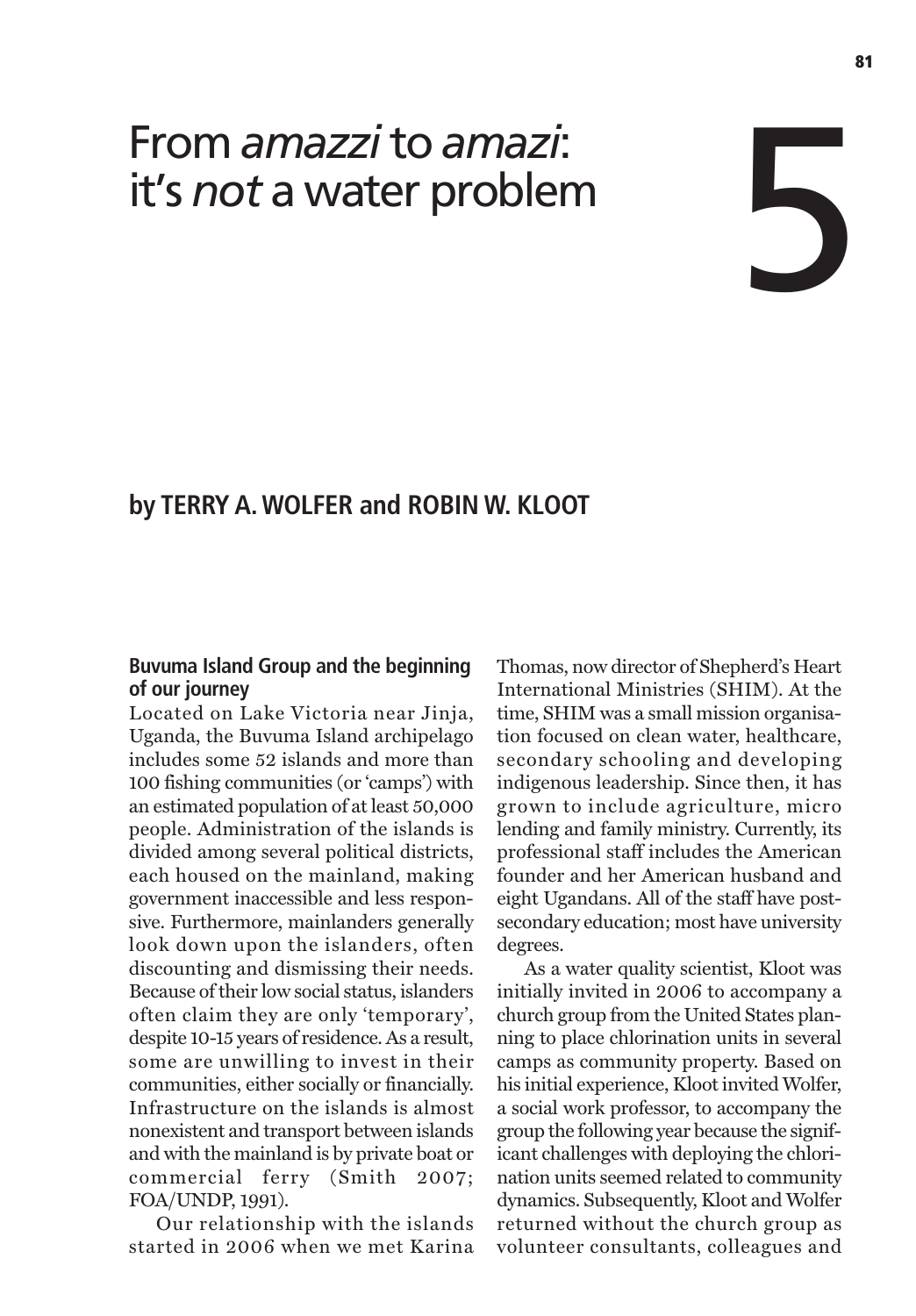friends. Their annual summer trips have been variously supported by a combination of university, foundation and personal funds.

At the outset, Thomas told us that one of the great problems on the islands was the lack of safe drinking water. She reported instances in which people (usually thirsty children) who resorted to drinking untreated lake water experienced diarrhoea, vomiting and abdominal pain within half an hour of drinking. A 2007 SHIM survey of eight island communities found that sanitation was totally inadequate. Where the government or NGOs had built latrines, the latrines were unusable because they were filthy, full or had collapsed. Island residents were left with little alternative but to defecate in the bush or on the lakeshore (Kloot, 2007). As Kloot's water quality testing has shown, lake water is most severely contaminated directly in front of camps as a result of runoff, precisely where residents routinely collect water.

#### **Intervention strategy and a changing mindset**

We were naturally horrified by this state of affairs and our immediate reaction was to look for ways to clean the water. After all, what we were hearing were stories of **waterborne** diseases and we had access to appropriate, sustainable technology for community-level water purification… **we** had a solution for **their** problem.

Our solution was to purchase additional portable water chlorination units. These units generate chlorine through electrolysis of table salt and run off a 12 volt battery which can be recharged by solar power. In 2006 and 2007 we deployed units in seven pre-selected communities and provided training on the operation of the units. We left the communities (through elected water committees) with the equipment and new infrastructure. During our 2007 visit, we found that when the unit worked, there was evidence of positive health effects in



**Co-author Robin 'Buz' Kloot working with a group during the triggering phase, offering community members drinking water contaminated with shit to drink.**

the community. We also discovered, however, that these communities experienced significant system downtime because of technical, mechanical and theft problems related to the solar panels, batteries and hand pumps associated with the unit. Water committees reported that as batteries became depleted, the task of purifying 1,000 litres of water (by frustrated volunteer members) went from 20 minutes to over two hours. **Our** simple solution turned out to be more complicated than we realised.

In 2008, we decided not to take any more chlorinators but rather to spend more time with the existing water committees to facilitate proper operation of existing systems (half of the systems by this time had ceased to operate reliably). We planned to listen more and ask questions that would point the water committees toward positive outcomes by using the methods of participatory action research (PAR)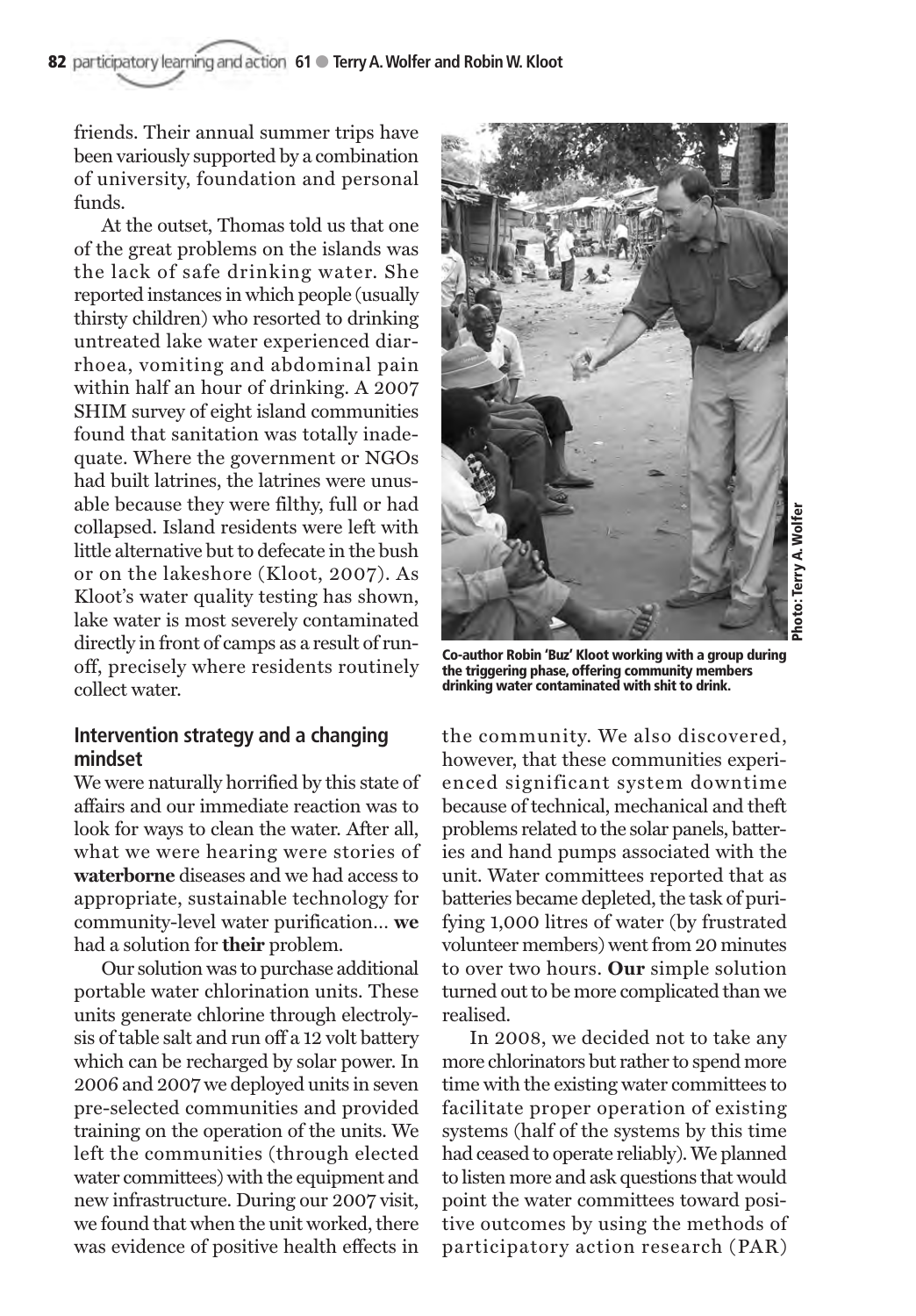

**A group of people from Mubale, Uganda who volunteered to work toward making their camp ODF.** 

(Stringer, 1996) and appreciative inquiry (Hammond, 1998; Whitney and Trosten-Bloom, 2003). But we still focused on solving problems related to the technology (chlorinator units) and how the local organisations (i.e. water committees) would manage the technology and water treatment process. We also began to ask questions about the comparative costs of treating drinking water:

• boiled or packaged (two very expensive options);

• taken from the chlorinator system (about 1/20th the cost of boiled water); or

• consumed untreated (free, but with inevitable health risks).

In addition, SHIM asked us to test for *E. coli* in packaged drinking water.**<sup>1</sup>** We discovered that two-thirds of the water samples sold in stores were contaminated with *E. coli* and unfit for human consumption (Kloot and Wolfer, 2008).

During the 2008 visit, however, we also discovered that commercially available products (e.g. Waterguard®, Aquasafe®, Pur®) produced water as safe as the chlorinator system but were more reliable and cost effective (about 1/40th the cost of boiled water). This discovery surprised us because our entire strategy was based on providing safe water through the supply of **our** American-made and donated water purification systems. Because of our commitment to assisting these communities, however, we followed the data and began to re-examine our preconceived notions. An initial result was that we immediately began reporting the risks of packaged water and comparative cost data for alternative water sources, and encouraged residents to reach their own conclusions about how best to acquire safe water.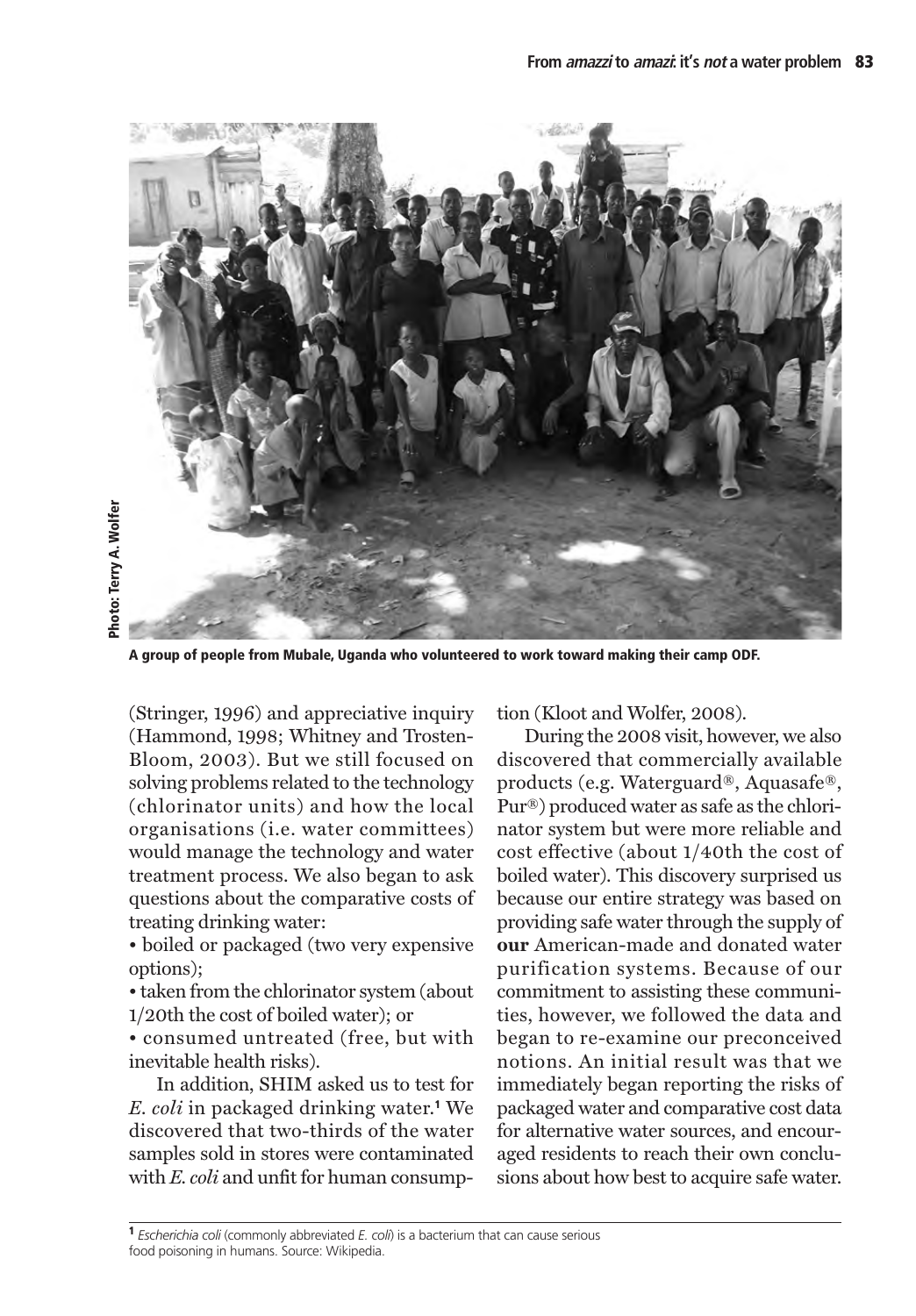

**A villager participates in the mapping phase of CLTS triggering.**

### **Realisation: it's not a water problem, it's a shit problem**

As we prepared for our 2009 trip, we realised that by fostering dependence on Western technology and donations, we were probably hindering rather than improving access to safe drinking water. Our role as outsiders had to shift from a technologybased approach (i.e. bringing chlorinators with us) to a knowledge-based approach (i.e. using questions to inform people of the various water treatment options available). We also had to face the fact that sanitation was the underlying problem. But apart from raising money for pit latrines (which would be more difficult than raising money for water systems) we had no idea of what to do about that issue. Our thoughts on the subject began to change as we read Rose George's (2008) book *The Big Necessity: the unmentionable world of human waste and why it matters*. We realised that bacterial concentrations in the lake of 10,000 *E. coli*/ 100ml or more (Kloot, 2006; Kloot and Wolfer, 2008) meant the problem was not a **water** problem but a **shit** problem (George, 2008). More significantly, George's book introduced us to Kamal Kar's work on Community-Led Total Sanitation (CLTS). Shortly before our 2009 trip, we immersed ourselves in the literature on CLTS (e.g. Kar, 2005; Kar and Pasteur, 2005; Kar with Chambers, 2008). As a social work professor and qualitative researcher, Wolfer was familiar with strengths-based approaches to community development (e.g. Kretzmann and McKnight, 1993; Russell and Smeaton, 2009) and participatory approaches to community research (e.g. Reason and Bradbury, 2007; Stoecker, 2005). As a water quality scientist, Kloot also had some familiarity with participatory action research in communities.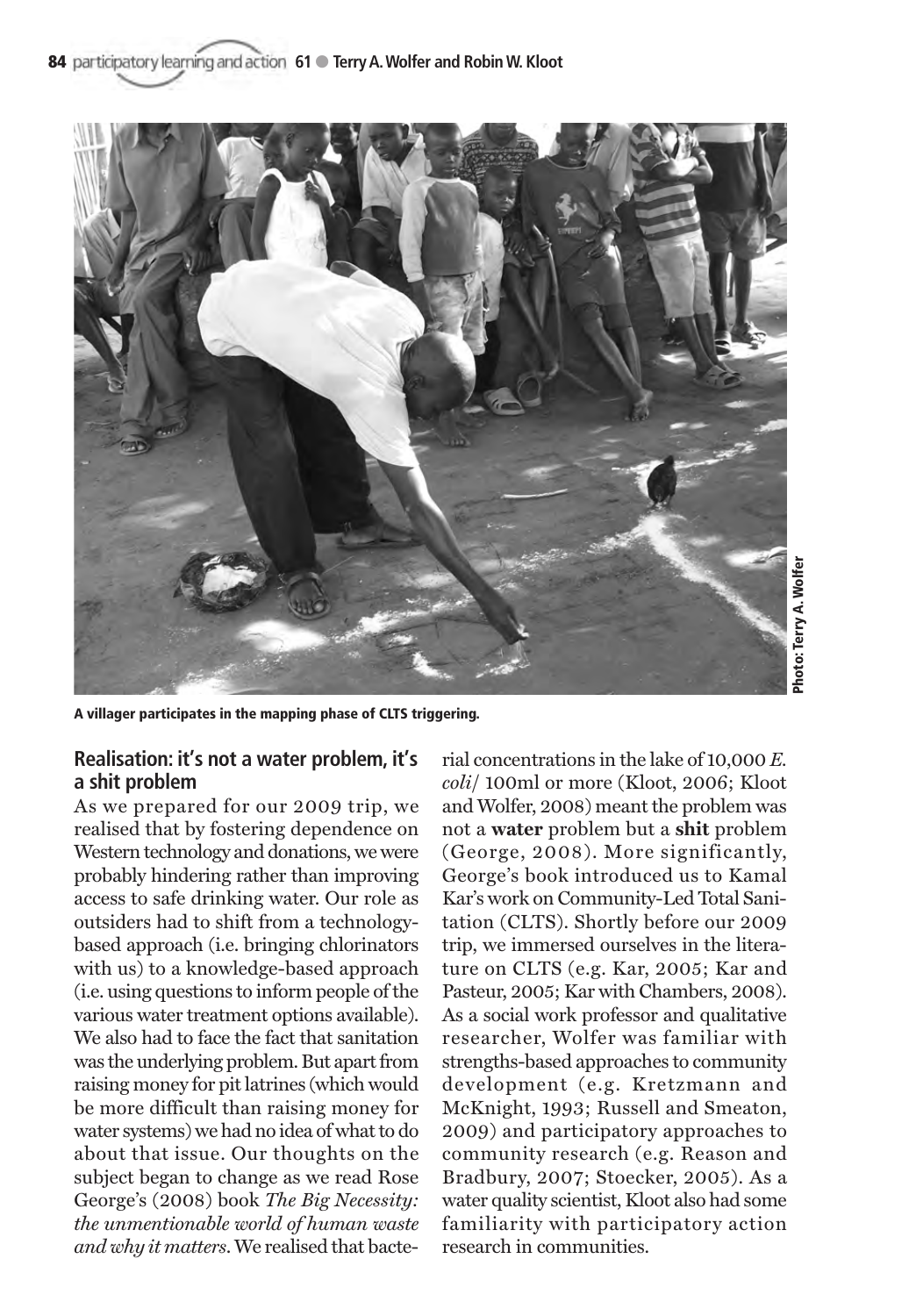

**Author Robin 'Buz' Kloot and Uganda colleague Twali Julius following shit calculations and shit-to-mouth pathways (pathways of faecal-oral contamination) during a triggering.** 

### **The start of our CLTS journey**

Inspired by this new perspective, we introduced our colleagues at SHIM to the CLTS philosophy and methods with a one-day workshop.**<sup>2</sup>** To prepare for leading the workshop and then for coaching facilitators, we had only access to the online CLTS materials. Although we did not have formal training in CLTS ourselves, we were highly motivated by the need for a new approach to sanitation and persuaded by George's account of CLTS. We brought extensive experience as classroom instructors oriented to active learning methods, the humility to implement a new intervention as proposed by its developers, and a concern for fidelity to the intervention (no adaptation of the intervention unless based on experience with it).

As a first step, we spoke with SHIM administrators about CLTS and sought their buy-in for providing a staff workshop. In the workshop, we introduced and explained the CLTS approach and provided several key published resources (Kar, 2005; Kar and Pasteur, 2005; Kar with Chambers, 2008). We invited staff to discuss their questions and reservations, and decided to do a private transect walk of the local camp. The purpose of this initial walk was to confirm the presence and extent of open defecation: it opened our eyes to the problem in our midst.

Despite some initial misgivings about the topic and crude language, our SHIM colleagues quickly agreed that this approach addressed a critical issue and did so in a potentially effective way. By the end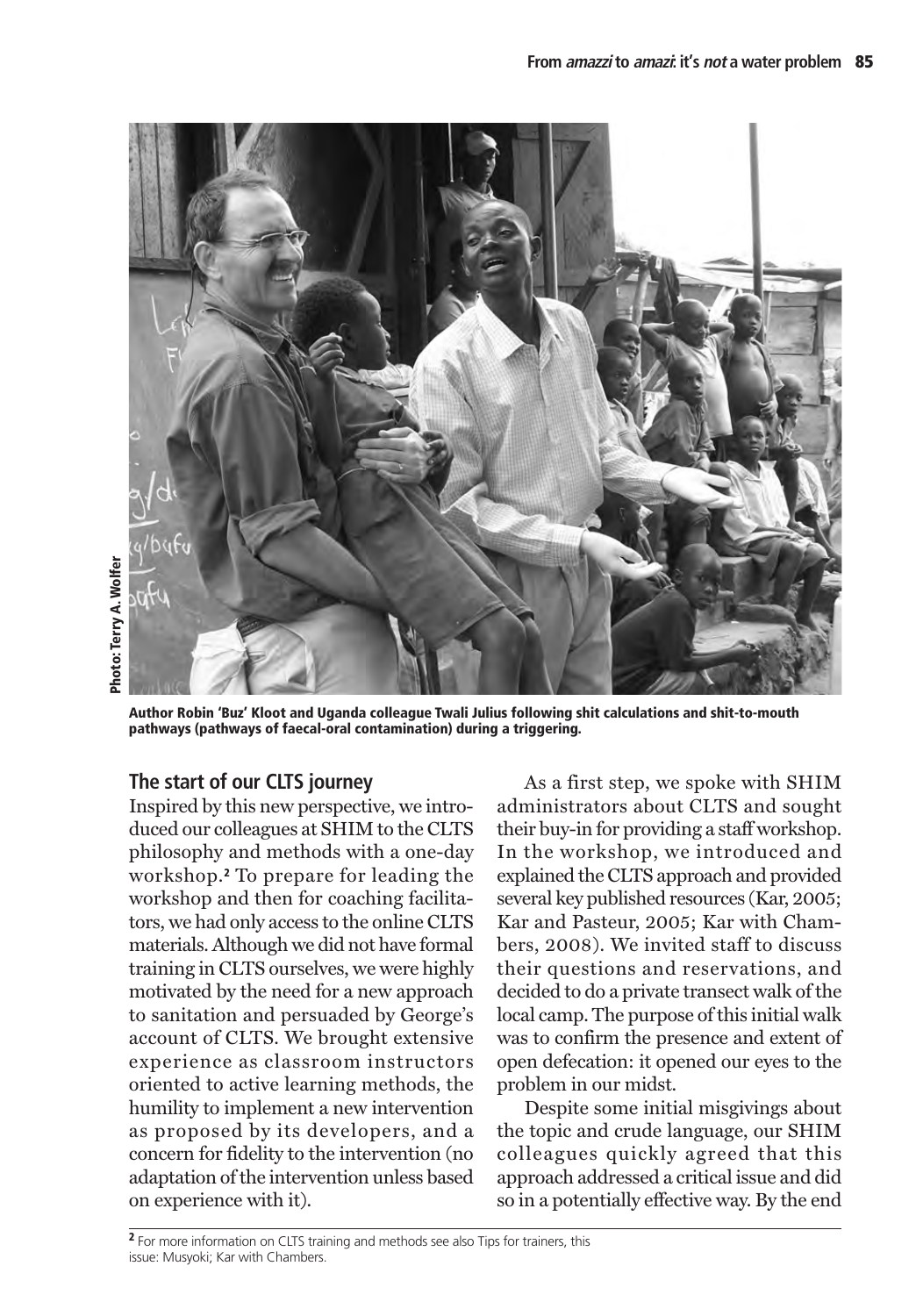of the workshop, they agreed to conduct CLTS interventions at several camps. Although several Ugandan staff members had formal training in community health education, agriculture, and mass communication, none had experience with highly participatory approaches. Indeed, the CLTS approach was counterintuitive for them, especially asking questions rather than providing information. However, we had conducted a workshop on appreciative inquiry with them in 2008 that introduced the extensive and non-threatening use of questions and provided a foundation for learning this new approach.

After the one-day training, we conducted CLTS interventions at four camps where SHIM was already working, and coached our Ugandan colleagues to assume increasing responsibility for leading these interventions. To demonstrate the CLTS approach, we led the intervention at the first camp. Subsequently, we encouraged our SHIM colleagues to first partner with us and then assume full responsibility for leading particular phases of the intervention. By the fourth camp, SHIM colleagues led the entire intervention with only invited participation from us. Extensive debriefing following each intervention allowed us to affirm activities consistent with the CLTS approach and help correct activities not consistent, brainstorm additional specific questions and note strengths and weaknesses among the facilitators that helped them decide which phases of the intervention each would lead. We encouraged their efforts to be dramatic and playful during the intervention and to collaboratively troubleshoot aspects that seemed confusing or ineffective, and so on.

#### **Challenges**

We had several challenges. These included persuading our Ugandan colleagues to use CLTS's provocative approach and to use the local word for shit in public. In Luganda, shit is **amazi** (pronounced ahmah-**zee**). It is very similar to the word for water (**amazzi**, pronounced ah-**mah**-zee). This difficulty was most pronounced at the first intervention but quickly subsided. Initially, our SHIM colleagues lacked confidence with CLTS's highly interactive, question-based approach. We encouraged them to wait for answers, coached for dramatic presentation style, and brainstormed and documented a set of potential questions for each phase of the intervention. We assumed the surprising and dramatic success of CLTS would reinforce and sustain their use of its unconventional methods.

Another challenge stemmed from the fact that community leaders assumed the only way to address sanitation was with public latrines funded by external sources, namely government or NGOs. Because of past experience with subsidy, the idea of personal or family responsibility for latrines is largely foreign to most islanders. Despite initial disclaimers that we would not provide financial support, the presence of white Americans at the interventions raised hopes of subsidy that had to be dealt with again at the end of each intervention. Indeed, in several camps, residents expressed their suspicion that SHIM staff members were pocketing the subsidy for themselves. Residents wanted us to confirm explicitly that we were not providing subsidy. And in one camp, the leader directly appealed to us for personal funds to buy boards for repairing the community latrine.

In each of the four camps, residents varied in their willingness to participate and to speak frankly about conditions in their camps. In most camps, formal leaders and men were initially most likely to participate but some women and children also spoke up. In all camps, as the intervention progressed, natural leaders emerged from across demographic categories (i.e. gender, age, education, economic status). In all camps, the CLTS intervention intrigued children and they actively participated in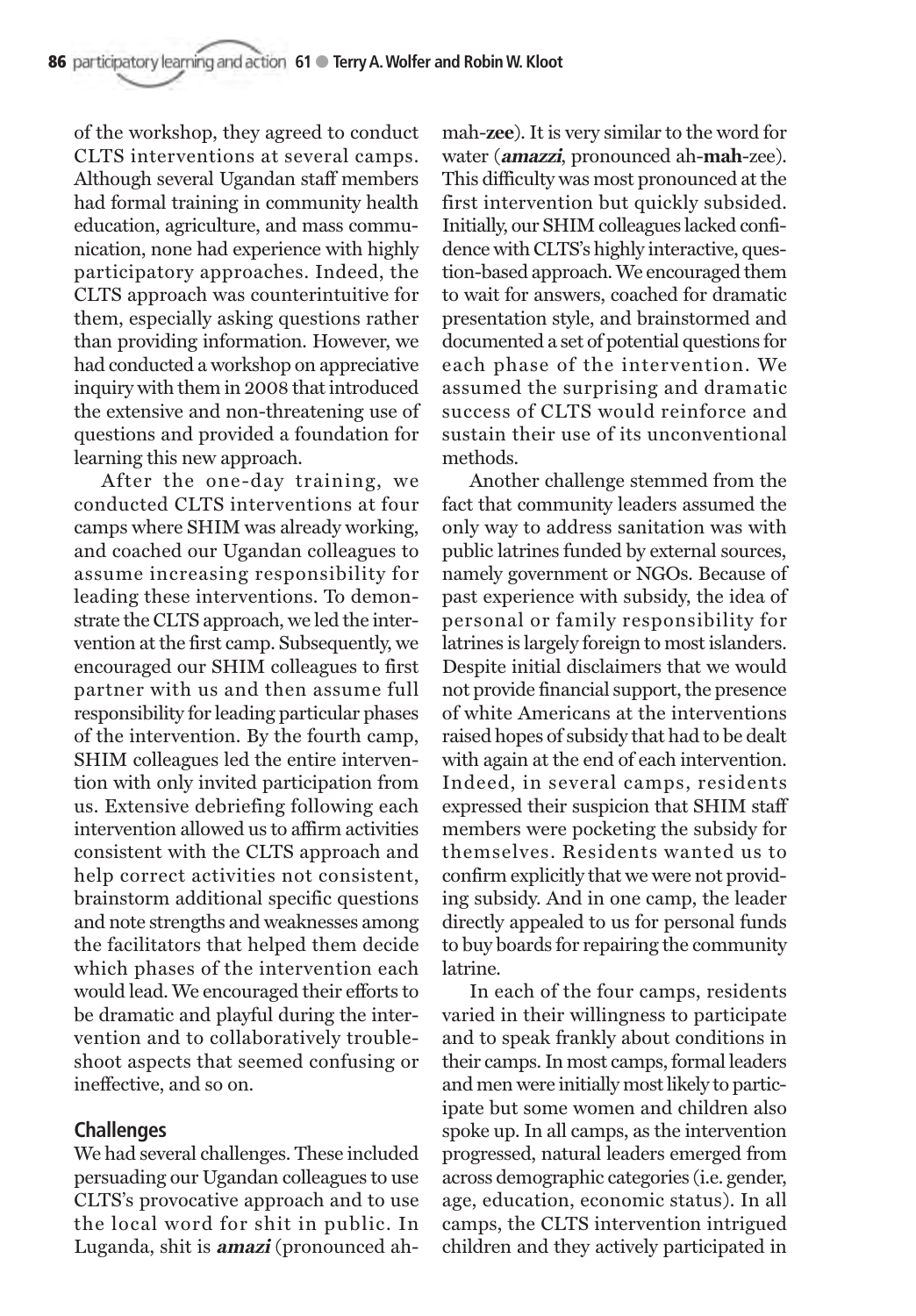

**Author Terry Wolfer during a community mapping exercise.**

the transect walks and mapping exercises. In one camp, children clearly led the way, calling out answers and running ahead of adults. In some camps, leaders and others at first tried to prevent or limit certain people from participating or, failing that, to discount their contributions. But people persisted and these efforts subsided as the intervention went on. In each camp, it appeared that by the intervention's end people and their leaders had found common ground for working together. In one camp, for example, people expressed their frustrations with a leader quite openly and strongly and he became defensive. But a number of community members volunteered to work with him in telling absent members about CLTS and promoting participation, and he responded by reaffirming his responsibility to lead and accepting their offers of help. In other camps, the relationship between leaders and residents was less combative but CLTS inspired renewed collaborative efforts between people, formal leaders, and other natural leaders.

#### **Ways forward**

We believe that the CLTS approach will influence SHIM's relationships with the camps and its efforts to address other community problems. Previously, the desire for external subsidy prompted community leaders to dramatise the plight of their communities with 'sob stories' that would emphasise their lack of resources and need for material assistance. We saw that the desire for subsidy made leaders focus on material resources to the near exclusion of knowledge, skills or social cooperation. The desire for subsidy reinforced community dependency and powerlessness relative to NGOs and other outsiders. In contrast, we believe that the CLTS intervention promotes a sense of pride and personal responsibility as people recognise what they already know, learn new information about their own concrete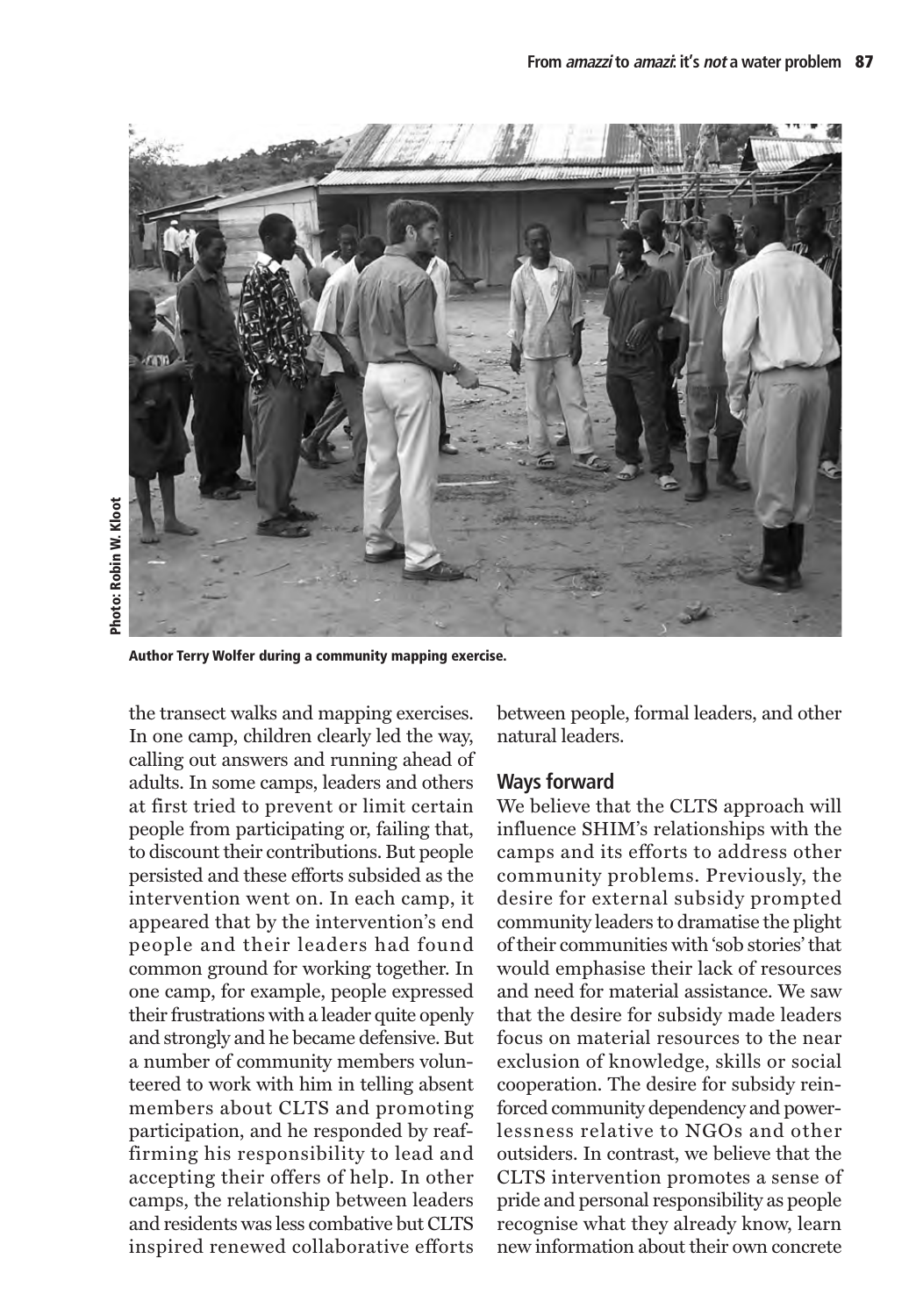situations, recognise that they have the ability to effect change, and must cooperate with their neighbours for success.

Interestingly, for our SHIM colleagues, the CLTS approach also demonstrated the use and value of questions for engaging people in learning and problem solving. In that way, it countered the conventional approach to education with the teacher as 'expert' and learners as 'empty vessels'. It also overcame their concern for people's traditional fear of questions left over from colonial schools. SHIM staff initially feared that asking so many questions would highlight residents' lack of knowledge and lead to humiliation. On the contrary, asking questions about the concrete realities of peoples' lives emphasised their expertise, invited challenge and correction by peers rather than authorities, and encouraged collaborative learning and problem solving. Perhaps most importantly, it reinforced peoples' efforts to understand and respond to their situations without waiting on outside experts or even formal community leaders. Observing these positive effects prompted SHIM staff to consider how they could revise their other, more conventional approaches to community education and community development.

By sticking to the CLTS principles (no matter how uncomfortable we felt at first), we observed first-hand how CLTS sparked strong emotions (e.g. disgust, embarrassment, humour), intense interest, internal community debate, emergence of natural leaders, and community resolve to eliminate open defecation (OD). We attribute the initial success of the interventions and subsequent follow-up results to the notion that CLTS emphasises people's primary responsibility for their own lives and communities, and profoundly respects their ability to understand, decide and act to solve their own problems. Indeed, by coaching and handing over responsibility for the CLTS intervention to SHIM staff provided a parallel empowerment process.

Overall, SHIM staff have been encour-

aged and excited by the CLTS intervention. Since our 2009 visit, they observed no apparent progress in one of the original four camps but a flurry of private latrine construction in several others. The camp in which there was no progress was small, more impoverished and less organised, with a public latrine built by another NGO. During a follow-up visit this year, we noted differences among camps in the levels of poverty, trust for leaders, and positive relations among residents that seemed to affect the response to CLTS.

#### **Conclusion**

SHIM staff say that CLTS has been the most effective intervention for sanitation on the islands. Based on these positive results, they have continued using the intervention in additional camps. It remains to be seen whether individual camps will achieve open defecation free (ODF) status. In a recent development, the Ugandan government has established a new district for administration of the Buvuma Islands, which came into effect 1st July 2010. Local leaders are hopeful this will result in increased services. On the one hand, this may facilitate SHIM's efforts (we requested visits with district leaders for next year). On the other, at least one community resisted any spending for latrine construction because of hopes that the new district administration will provide it. We plan to return to Uganda in 2010, to follow up these initial efforts and explore how these processes may be applied to other problems identified by community members.

Our initial efforts to help, however well intended, now appear naïve and unrealistic, lacking in respect and inattentive to island dynamics. Fortunately for us and the islanders, we maintained relationships and followed up to learn about problems engendered by **our** initial solution. As a result, we avoided foisting that solution on other communities.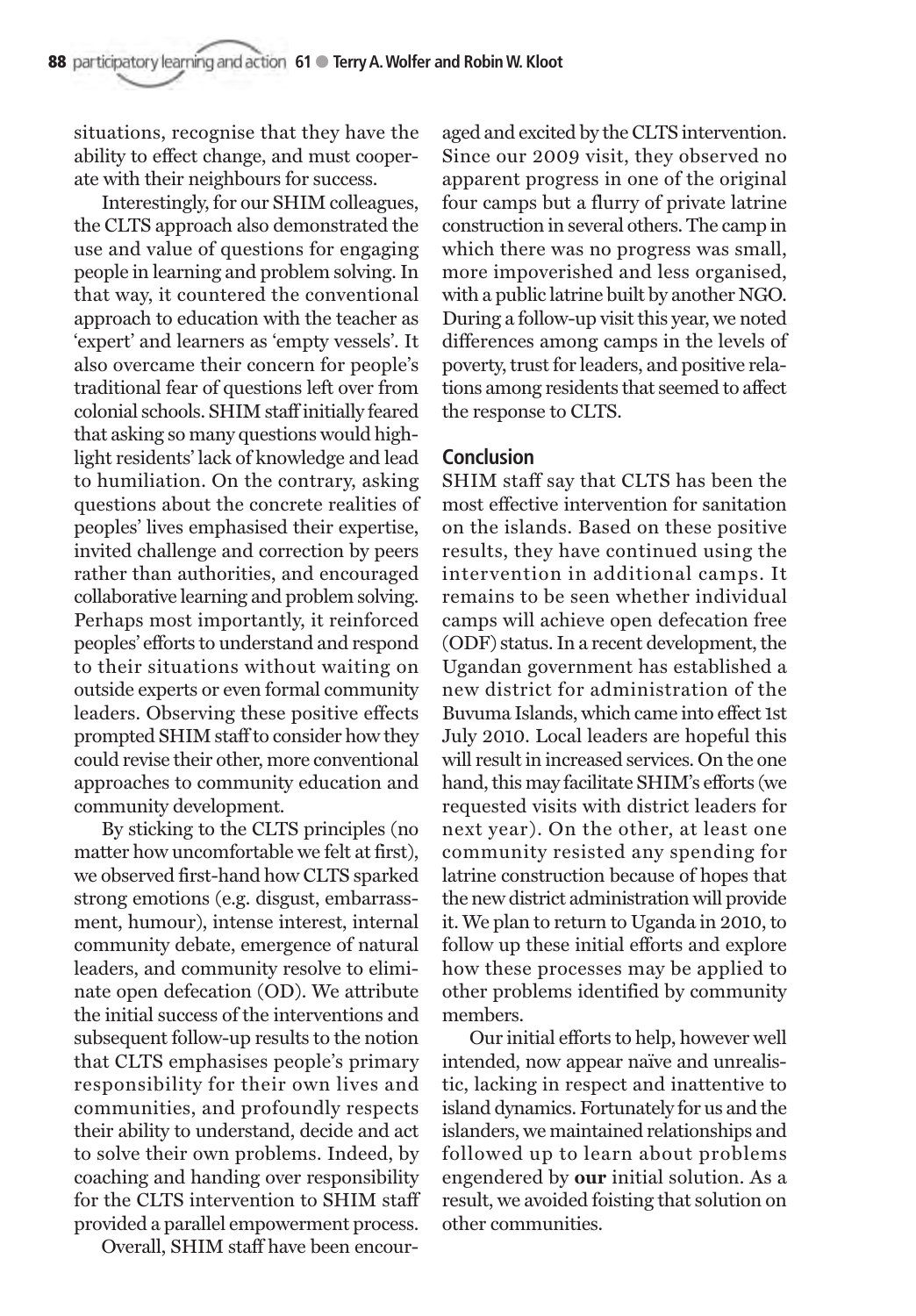#### **CONTACT DETAILS**



Terry A. Wolfer Professor College of Social Work University of South Carolina Columbia, SC 29208 USA Email: terry.wolfer@sc.edu Website: http://cosw.sc.edu/faculty/wolfert.htm



Robin W. Kloot Research Associate Professor and Associate Director Earth Sciences and Resources Institute School of the Environment University of South Carolina Columbia, SC 29208 USA Email: rwkloot@esri.sc.edu Website: www.esri.sc.edu/Staff/kloot/default.html

#### **ACKNOWLEDGEMENTS**

The authors gratefully acknowledge the support of Dobson Volunteer Service Program and the College of Social Work, both at the University of South Carolina.

#### **REFERENCES**

FAO/UNDP (1991) *Biostat Reports Series: Volume II Reports 11-20*. Fisheries Statistics and Information Systems (FISHIN) Project, Food and Agriculture Organization/United Nations Development Programme (FAO/UNDP). Online: http://tinyurl.com/fao-undpfishin Full URL:

www.fao.org/docrep/006/AD214E/AD214E00.HTM

- George, R. (2008) *The Big Necessity: The unmentionable world of human waste and why it matters*. Metropolitan Books: New York.
- Hammond, S.A. (1998) *The Thin Book of Appreciative Inquiry* (2nd edition). Thin Book Publishing: Plano, TX.
- Kar, K. with R. Chambers (2008) *Handbook on Community-Led Total Sanitation*. Plan: UK and Institute of Development Studies (IDS): Brighton, UK. Online: http://tinyurl.com/CLTShandbook. Full URL: www.communityledtotalsanitation.org/resource/handbookcommunity-led-total-sanitation
- Kar, K. and K. Pasteur (2005) 'Subsidy or Self-Respect? Community-Led Total Sanitation: An update on recent developments.' IDS Working Paper 257, including reprint of IDS Working Paper 184. Institute of Development Studies: Brighton, UK. Online: http://tinyurl.com/idswp-257. Full URL: www.communityledtotalsanitation.org/sites/ communityledtotalsanitation.org/files/wp257\_0.pdf
- Kar, K. (2005) *Practical Guide to Triggering Community-Led Total Sanitation (CLTS)*. Institute of Development Studies: Brighton, UK. Online: http://tinyurl.com/kar-triggering-2005. Full URL: www.communityledtotalsanitation.org/sites/communityledtotal sanitation.org/files/Guidelines\_for\_triggering\_CLTS\_0.pdf
- Kloot, R.W. (2007) 'Trip report to Dobson Volunteer Service Program and Shepherd's Heart International for Lake Victoria Water Project.' Unpublished report, Earth Sciences and Resources Institute, University of South Carolina: Columbia, SC.